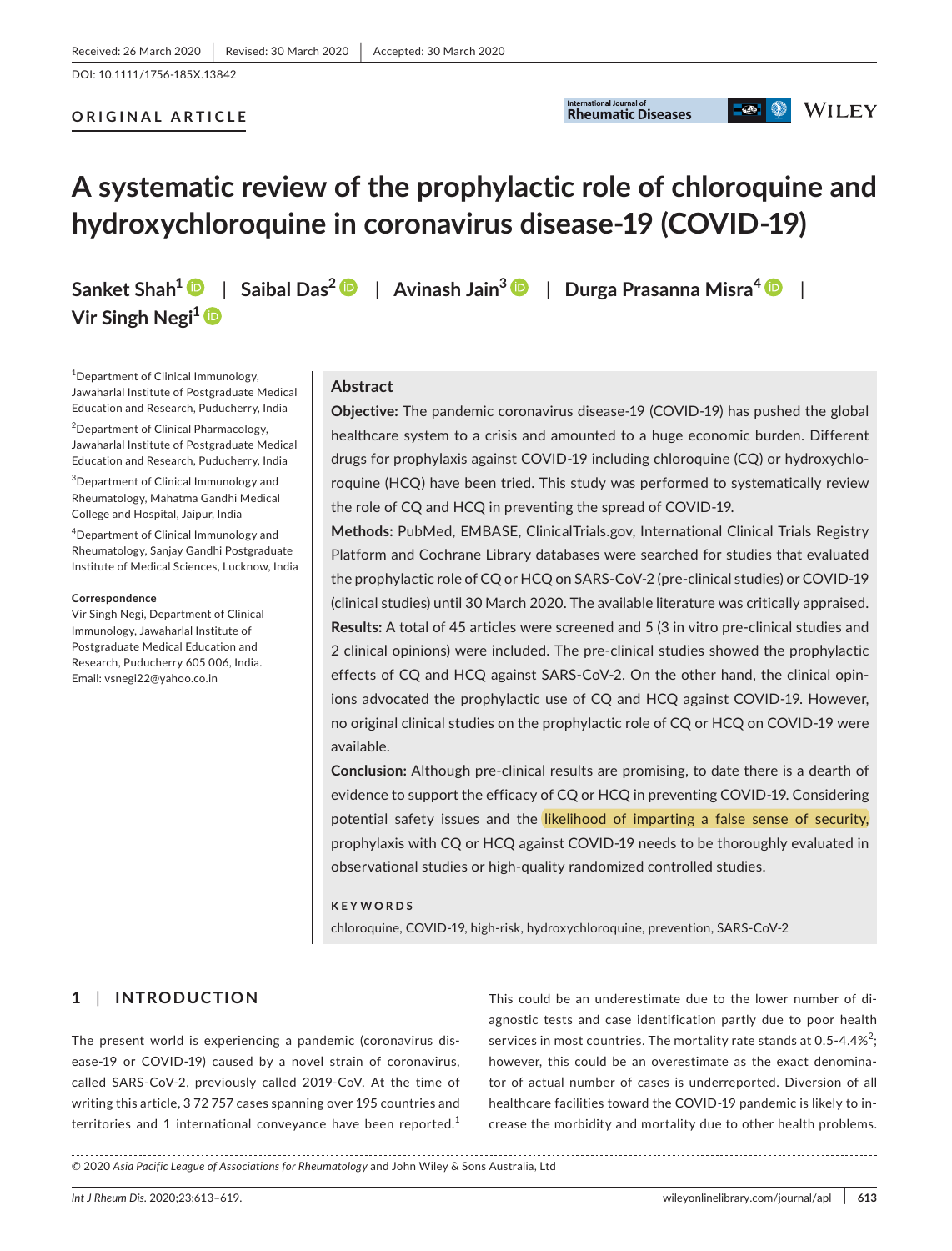**614 WILEY** International Journal of **CONSECUTER CONSECUTER** SHAH ET AL.

In such a scenario, understanding the impact on the economy is beyond the confines of a medical expert.

Another conundrum faced is a high secondary infection rate among high-risk healthcare workers annexing the already burdened healthcare system.<sup>3</sup> This would not only compound the impending shortage of healthcare facilities but would also mean more pervasive spread. Prevention is thus the best strategy to not only prevent more spread and deaths but also to unburden the healthcare system. However, there are challenges involved. Although methods like mitigation, quarantine, isolation, social distancing, and so on are being employed, these are not infallible. Contact tracing for the spread of infection from asymptomatic or mild undiagnosed cases, transition to community spread, and factors such as uncertainty regarding the survival of the virus in air or fomites are cumulatively adding to the mammoth task.<sup>4</sup> Hence, the focus has now been shifted toward evaluating and implementing other strategies like chemoprophylaxis and vaccination besides the continued use of the barrier system. Vaccine development will take time, between 12-18 months, as human trials are under way. There is a lot of speculation on chemoprophylaxis stemming from the available data on the use of some antimalarial drugs, such as chloroquine (CQ) and hydroxychloroquine (HCQ), which have been tried for the treatment of this disease.<sup>5</sup>

The potential drug targets depend on the natural cycle of this virus. The virus depends on pH-dependent internalization and fusion with lysosomes. HCQ and CQ target this pathway by increasing the pH as they get concentrated into the lysosome and endosomes. This, in turn, affects viral replication and also helps in immune regulation and prevention of a cytokine storm as the antigen presentation is affected. But the challenge is the translational impact of in vitro models to in vivo ones. There are studies from China and other countries highlighting the use of antimalarial anthraquinones including mention of the same in the latest guidelines.<sup>6,7</sup> Recent advice issued by a national body from a South-Asian country suggested the use of prophylactic HCQ at a dose of 400 mg twice daily, followed by once weekly, for healthcare workers managing patients with COVID-19 and close contacts of proven COVID-19 cases.<sup>8</sup> However, these studies and guidelines differ on the prophylactic use of these drugs causing further dilemma among healthcare professionals. Hence, we aimed to systematically review the literature on the role of CQ or HCQ in preventing the spread of COVID-19.

## **2** | **METHODS**

### **2.1** | **Study design**

We aimed to include all completed and published pre-clinical as well as clinical studies, without limitations, which evaluated the prophylactic role of CQ or HCQ on SARS-CoV-2 (pre-clinical studies) or COVID-19 (clinical studies). We also looked for commentaries, reviews, viewpoints, or opinions if original clinical studies were not available. Studies which evaluated the therapeutic effects of CQ or HCQ were excluded.

## **2.2** | **Search strategy**

PubMed, EMBASE, ClinicalTrials.gov, WHO International Clinical Trials Registry Platform, and Cochrane Library (Cochrane Database of Systematic Reviews, Cochrane Central Register of Controlled Trials [CENTRAL], and Cochrane Methodology Register) were searched from inception until 30 March 2020. The search terms used in various combinations were: "chloroquine", "hydroxychloroquine", "anthraquinone", "CQ", "HCQ", "coronavirus", "coronavirus disease", "coronavirus disease-19", "COVID-19", "severe acute respiratory syndrome", "SARS-CoV-2", "prophylaxis", and "preventive". These search terms were adapted for use with different bibliographic databases in combination with database-specific filters for studies, if available. The search strategy was used to obtain the titles and the abstracts of the relevant studies in English, and they were independently screened by 2 authors, who subsequently retrieved abstracts, and if necessary, the full text of articles to determine the suitability. Disagreement resolution was done with a third author. The systematic review protocol could not be pre-registered as the current pandemic is an ongoing public health emergency, thereby resulting in a paucity of time to permit pre-registration.

#### **2.3** | **Appraisal of the selected articles**

The clinical opinions were critically appraised following the checklist of McArthur et al (2015). $9$  The characteristics of the pre-clinical studies were also critically appraised. This was performed independently by 2 authors, and disagreement resolution was done with a third author. No assumptions or simplifications were made during the process.

## **3** | **RESULTS**

At total of 45 articles were screened and 3 in vitro pre-clinical stud $ies<sup>10-12</sup>$  and 2 clinical opinions<sup>13,14</sup> were included in the analysis. No original clinical studies on the prophylactic role of CQ or HCQ on COVID-19 were available (Figure 1). Table 1 enumerates the findings of the in vitro pre-clinical studies and Table 2 denotes the critical appraisal of the clinical opinions. The pre-clinical studies showed the prophylactic effects of CQ and HCQ against SARS-CoV-2. While Yao et al showed that HCQ exhibited a better in vitro anti-SARS-CoV-2 activity than CQ in Vero cells derived from the African green monkey kidney, Liu et al exhibited a higher potency of CQ over HCQ in the same cell line. Xiao et al enumerated that CQ and remdesivir (which inhibits RNA polymerase), as compared to five other drugs, had a better in vitro potency in inhibiting SARS-CoV-2 in Vero cell lines. On the other hand, both Zhou et al and Colson et al provided their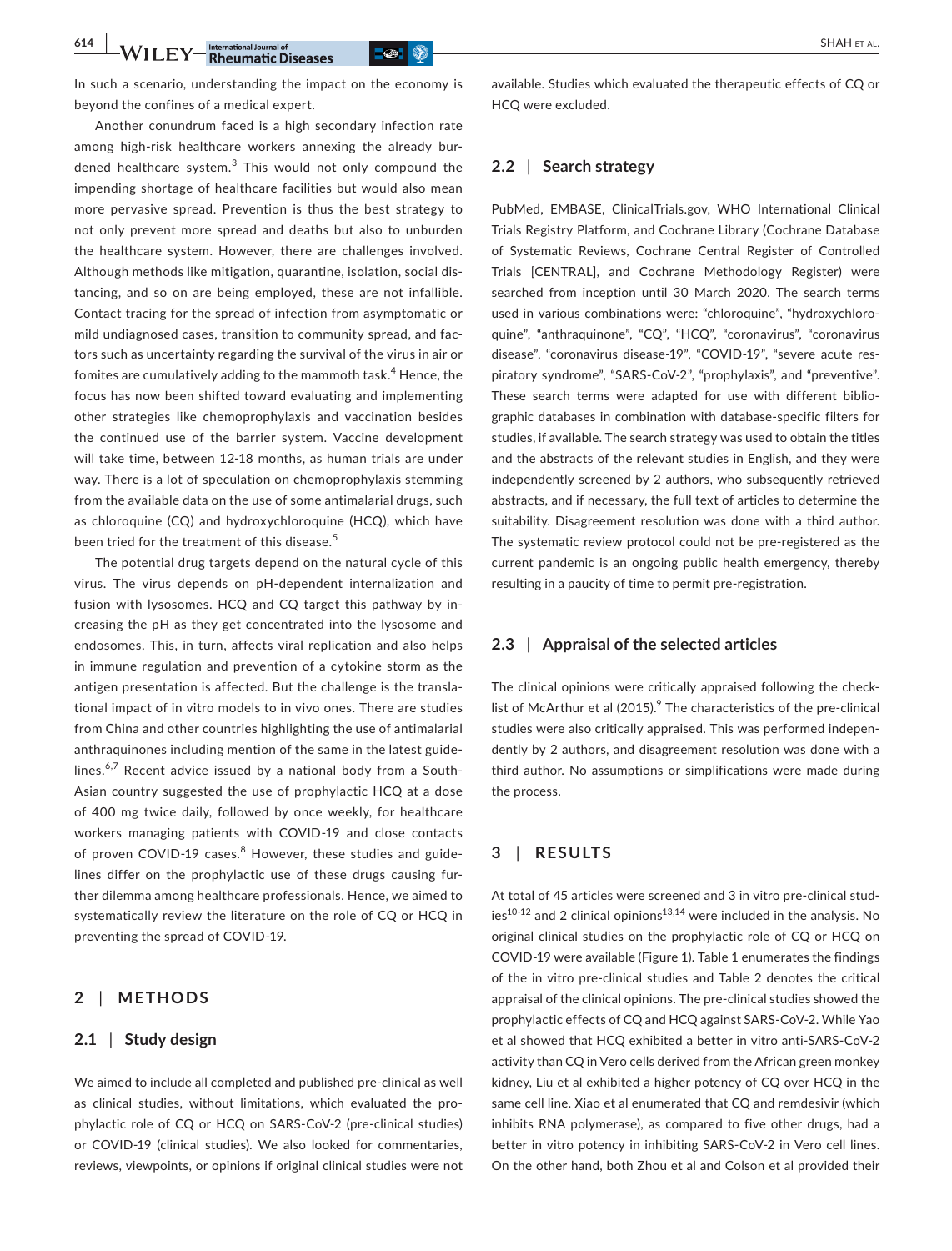

**FIGURE 1** Flowchart depicting the steps of qualitative synthesis of evidence from the literature

clinical opinions advocating the possible prophylactic use of CQ and HCQ against COVID-19. On appraisal, both the articles were found to be of reasonable quality.

## **4** | **DISCUSSION**

The first in vitro study pointing toward the role of CQ and HCQ as pre-exposure prophylaxis against COVID-19 was published as a research letter by Yao et al<sup>10</sup> Vero cell lines derived from African green monkey kidney were treated with CQ or HCQ before exposing to a clinically isolated novel coronavirus strain (C-Tan-nCoV Wuhan strain 01) at a multiplicity of infection (MOI) of 0.05. HCQ was more potent than CQ in achieving the 50% maximal effective concentration (EC<sub>50</sub>) (6.25 and 5.85  $\mu$ mol/L at 24 and 48 hours, respectively). The concentration to achieve  $EC_{50}$  was >100 and 18.01 µmol/L for CQ, suggesting a higher loading dose. This study led to the enthusiasm of registration of clinical trials on the prophylactic role CQ and HCQ (Table 3). The study also highlighted the use of a high loading dose of CQ followed by a low maintenance dose to support its pharmacokinetic property of higher cellular accumulation and prolonged elimination half-life. Another in vitro study by a different group of researchers from China compared HCQ to CQ at 4 different MOI.<sup>11</sup> The results were contradictory to that of the previous study showing a lower  $EC_{50}$  of CQ than that of HCQ. Importantly the difference was even more striking at higher MOI, suggesting that in the presence of faster multiplication of the virus, CQ may perform better than HCQ. The possible reasons for the conflicting results are challenging to explain; however, it cautiously points toward extrapolation of in vitro evidence to clinical practice without robust clinical data. This also puts a question mark on the preventive role where the therapeutic effect of CQ might not be adequate. In another published study, Xiao et al assessed the role of multiple US Food and Drug Administrationapproved antiviral drugs, including  $CQ$  (Table 2).<sup>12</sup> Their time-ofaddition assay demonstrated that CQ functioned at both entry and post-entry stages of the SARS-CoV-2 infection in Vero E6 cells. The concentration to achieve  $EC_{50}$  and  $EC_{90}$  were 1.13 and 6.90 µmol/L, respectively.

Based on these in vitro results, some authors have adjudicated the prophylactic use of CQ and HCQ against COVID-19. Following the concept of drug repositioning, CQ and HCQ were proposed to be used against SARS-CoV-2 in an editorial published by a French group in February 2020.<sup>14</sup> It was also supported with the already established in vitro antiviral efficacy of CQ in other viruses, as well as against SARS-CoV-2. They emphasized the potential cost-benefit ratio of this prophylactic approach as a hope for the overburdened healthcare system during this pandemic. On 20 March 2020, researchers from China published a concise report emphasizing the role of HCQ over CQ as a prophylactic drug.<sup>13</sup> The report highlighted the in vitro prophylactic effects of HCQ and elaborated the molecular mechanisms of its antiviral activity. The maximum daily dose of CQ is 500 mg, while HCQ can be given at a higher daily dose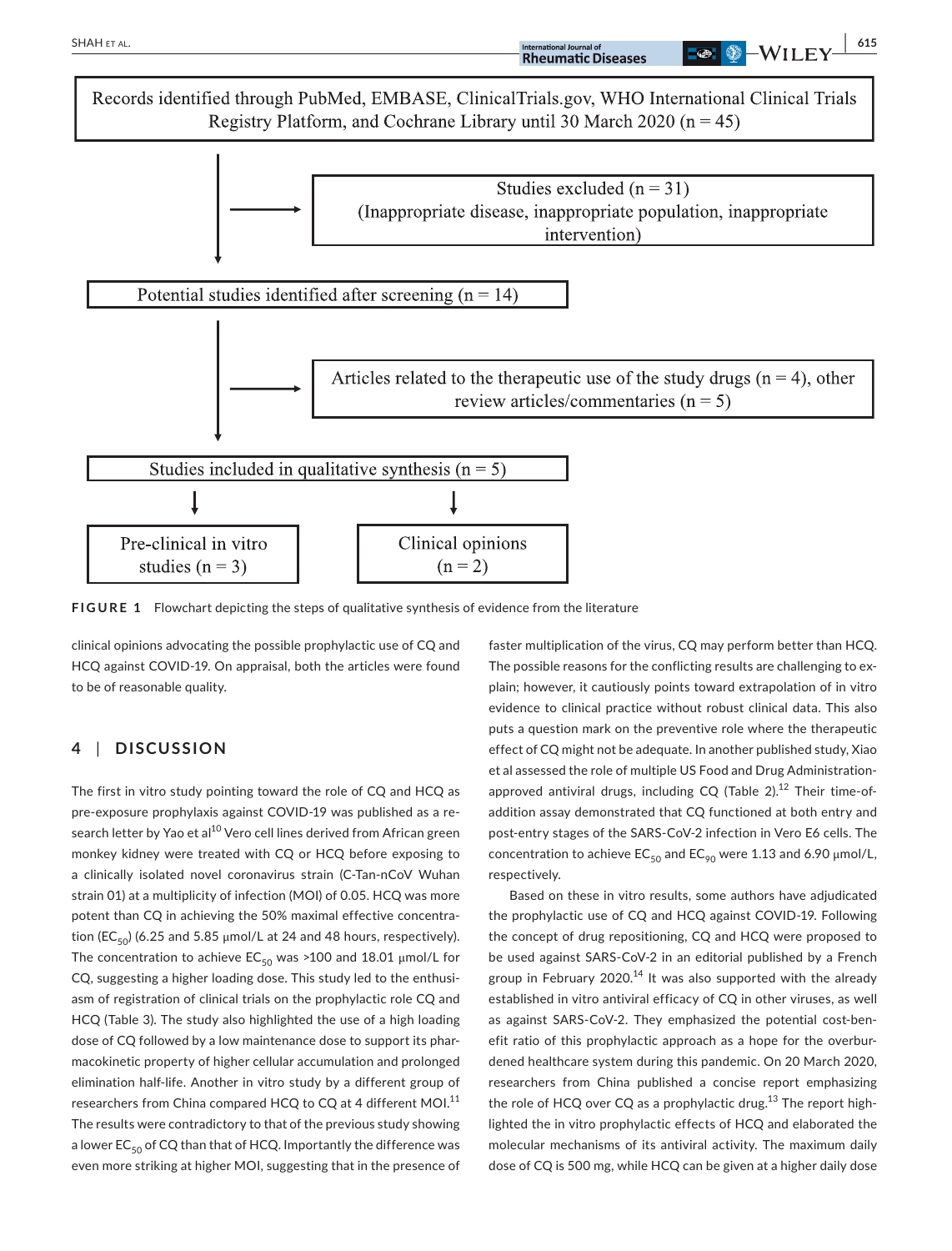## **TABLE 1** Characteristics of the in vitro pre-clinical studies

|                                                          | <b>Studies</b>                                                      |                                                                                                                               |                                                                                                  |
|----------------------------------------------------------|---------------------------------------------------------------------|-------------------------------------------------------------------------------------------------------------------------------|--------------------------------------------------------------------------------------------------|
| <b>Characteristics</b>                                   | Yao et al 2020                                                      | Liu et al 2020                                                                                                                | Xiao et al 2020                                                                                  |
| Cell lines used                                          | Vero cells derived from African<br>green monkey kidney              | Vero cells derived from African<br>green monkey kidney                                                                        | Vero E6 cells from African green monkey<br>kidney and Huh7 human liver cancer cells <sup>a</sup> |
| Study drugs                                              | CQ and HCQ                                                          | CQ and HCQ                                                                                                                    | CQ and others <sup>b</sup>                                                                       |
| Drug concentrations<br>and duration                      | 0.032, 0.16, 0.80, 4, 20, and<br>100 $\mu$ mol/L for 2 h            | 0.068, 0.21, 0.62, 1.85, 5.56,<br>16.67, and 50 µmol/L for 1 h                                                                | 1.11, 3.33, and 10 $\mu$ mol/L for 1 h                                                           |
| Comparator                                               | None                                                                | Phosphate-buffered saline<br>(control)                                                                                        | <b>DMSO</b>                                                                                      |
| 50% maximal<br>effective<br>concentration<br>$(EC_{50})$ | Higher for CQ than that of HCQ                                      | Lower for CQ than that of HCQ                                                                                                 | Lower for CQ and remdesivir than others <sup>b</sup>                                             |
| Key findings                                             | HCQ exhibited a better in vitro<br>anti-SARS-CoV-2 activity than CQ | The antiviral effects of HCQ<br>seemed to be less potent than<br>that of CQ, especially at a<br>higher viral replication rate | CQ and remdesivir blocked virus infection at<br>a low micromolar concentration                   |
|                                                          | Longer incubation time may<br>provide a better antiviral effect     | The entry step as well as the<br>post-entry steps of virus<br>infection were inhibited by<br><b>HCO</b>                       | Full-time entry, as well as post-entry steps<br>were inhibited by CQ and remdesivir              |

Abbreviations: CQ, chloroquine; DMSO, dimethyl sulfoxide; h, hour; HCQ, hydroxychloroquine. a Remdesivir.

b Other drugs included ribavirin, penciclovir, nitazoxanide, nafamostat, remdesivir (GS-5734), and favipiravir (T-705).

|                                                                                                                | <b>Studies</b>  |                   |
|----------------------------------------------------------------------------------------------------------------|-----------------|-------------------|
| <b>Checklist</b>                                                                                               | Zhou et al 2020 | Colson et al 2020 |
| Is the source of the opinion clearly identified?                                                               | Yes             | Yes               |
| Does the source of opinion have standing in<br>the field of expertise?                                         | Yes             | Yes               |
| Are the interests of the relevant population<br>the central focus of the opinion?                              | Yes             | Yes               |
| Is the stated position the result of an<br>analytical process, and is there logic in the<br>opinion expressed? | Yes             | Yes               |
| Is there reference to the extant literature?                                                                   | Unclear         | Unclear           |
| Is any incongruence with the literature/<br>sources logically defended?                                        | Yes             | <b>No</b>         |
| Is the opinion supported by peers?                                                                             | Unclear         | Unclear           |

#### **TABLE 2** Critical appraisal of the clinical opinions<sup>9</sup>

of 1200 mg, which is equivalent to 750 mg of CQ. HCQ, at a higher dose, may have a more potent antiviral activity as compared to that of CQ. Furthermore, HCQ has a better safety profile due to lower tissue accumulation as compared to CQ. An additional advantage of HCQ is its safety in pregnancy unlike  $CQ$ .<sup>15</sup> Thus, if proven beneficial, HCQ may be a prophylactic drug against COVID-19.

Clinical trials are underway to assess the translational impact of the in vitro prophylactic benefits of CQ and HCQ against COVID-19. Five ongoing clinical trials are aiming to assess the prophylactic efficacy of CQ and HCQ, although there is no mention of any planned interim analysis. With the paucity of evidence on the prophylactic use of these drugs, there are additional essential concerns to address. Despite the in vitro antiviral efficacy, CQ has failed to show efficacy in an in vivo guinea pig model of Ebola, $^{16}$  and ferret model of Nipah virus<sup>17</sup> and influenza virus.<sup>18</sup> Clinical trials of CQ as prophylaxis failed in influenza<sup>19</sup> despite strong in vitro efficacy.<sup>18</sup> Even in Chikungunya, the viral replication paradoxically enhanced in animal models after CQ administration.20 In a clinical trial, long-term musculoskeletal symptoms were more frequent in patients treated with CQ as compared to placebo.<sup>20</sup> Another critical concern is the toxicity of these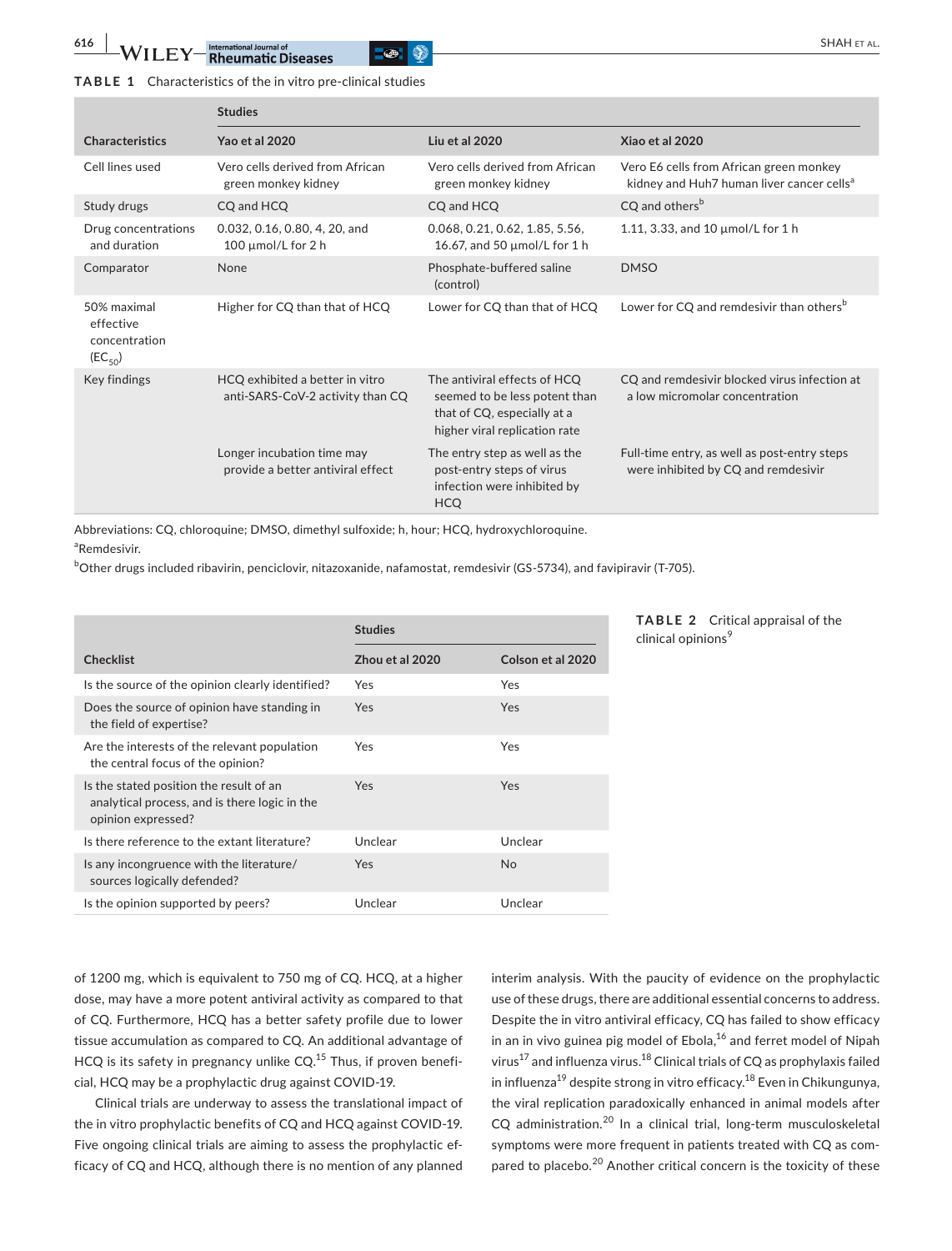| TABLE 3 Ongoing clinical studies evaluating the prophylactic |                       |                                                    | role of CQ and HCQ against COVID-19 (search conducted on clinicaltrials.gov on 30 March 2020) |                                                 |                                    |                                                                        |
|--------------------------------------------------------------|-----------------------|----------------------------------------------------|-----------------------------------------------------------------------------------------------|-------------------------------------------------|------------------------------------|------------------------------------------------------------------------|
| Study registration no.<br>(country)                          | Recruitment<br>status | No. of Centers and<br>study design                 | Population (volunteers)                                                                       | Interventional group(s)                         | Comparison Group(s)                | Primary Outcomes                                                       |
| NCT04308668 (USA)                                            | Recruiting            | randomized parallel<br>Multi-center<br>group trial | worker exposed to a patient with COVID-19)<br>1500 participants (contact or healthcare        | CO<br>H                                         | Placebo                            | Incidence and severity<br>of COVID-19                                  |
| NCT04304053 (Spain)                                          | Recruiting            | Multi-center cluster<br>randomized trial           | 3040 participants (Contacts of patients with<br>COVID-19)                                     | Antiviral treatment and<br>prophylaxis with HCQ | Standard public health<br>measures | Incidence of secondary<br>COVID-19 cases                               |
| NCT04303507 (Europe<br>$\&$ Asia)                            | recruiting<br>Not yet | randomized parallel<br>Multi-center<br>group trial | worker exposed to a patient with COVID-19)<br>4000 participants (contact or healthcare        | CQ or HCQ                                       | Placebo                            | Number of symptomatic<br>COVID-19 infections                           |
| NCT04318444 (USA)                                            | recruiting<br>Not yet | Randomized Clinical<br>Community-Based<br>Trial    | 1600 participants (adult household contacts of<br>COVID-19 patients                           | <b>CO</b>                                       | Placebo                            | with symptomatic, lab-<br>Number of participants<br>confirmed COVID-19 |
| NCT04318015<br>(Mexico)                                      | recruiting<br>Not yet | Parallel group RCT                                 | 400 participants (healthcare workers attending<br>to COVID-19 patients)                       | OC<br>H                                         | Placebo                            | Symptomatic COVID-19                                                   |
| Abbreviations: CQ, chloroquine; HCQ, hydroxychloroquine.     |                       |                                                    |                                                                                               |                                                 |                                    |                                                                        |

| International Journal of **Canadian Communisties | Canadian Communisties | Canadian Communisties | Canadian Communisties | SA/TIT TV | <sup>617</sup>** 

drugs. CQ has a narrow safety margin and may cause several cardio vascular adverse effects, including QT prolongation, as well other unforeseen adverse reactions.<sup>21</sup> HCQ is relatively safer. However, unrestricted acute overdosing of these drugs can lead to serious tox icities. Moreover, these adverse events may get augmented due to potential drug inhibitors like cytochrome P-450 system inhibitors, as well as with other drugs being advocated or evaluated in COVID-19 such as azithromycin<sup>6</sup> and protease inhibitors.<sup>22,23</sup>

In the absence of robust in vivo and clinical evidence, it seems premature to recommend CQ and HCQ as a panacea for prophylaxis of COVID-19. In the current COVID-19 pandemic, quarantine, social distancing, and personal hygiene seem the only proven preventive measures.<sup>24</sup> It is pertinent to mention here that from the regulatory point of view, there is a mixed opinion on the prophylactic use of CQ or HCQ in different countries. Injudicious use of CQ and HCQ in the light of scarcity of evidence may indulge a false sense of protection, hampering the essential precautionary measures by the common masses. Furthermore, the pandemic hysteria leading to unrestricted off-label use of these drugs by the common masses without adhering to the guidelines may lead to deprivation of these essential drugs to other legitimate patients of lupus and rheumatoid arthritis or malaria if production does not match the demand. There are already reports of adverse effects published in newspaper including death and hos pitalization.25 Thus, further prudency is warranted in this regard.

Re-emphasizing the fact that chemoprophylaxis against COVID-19 is the need of the hour, the related socioeconomic issues need to be addressed. There are reports of the ostracization of health care workers and other individuals from affected places.<sup>26,27</sup> Hence, targeted prophylaxis of high-risk individuals can serve the purpose of social security apart from health benefits. However, the primary objective of prophylaxis is defied if a drug use, without concrete sci entific evidence, leads to mass hysteria and depriving the legitimate population, such as patients with lupus and rheumatoid arthritis, for the use of these drugs.<sup>28</sup> If CQ and HCQ show prophylactic efficacy in ongoing clinical trials, targeted prophylaxis may be recommended over mass prophylaxis in the future.

There are limitations to our study. To date, there is a dearth of adequate data on this topic of interest. Pre-clinical and clinical stud ies are ongoing, and most likely new information will be added to the existing literature in the near future necessitating updating this re view. Notwithstanding these limitations, we have shown that there is absence of clear evidence to support the efficacy of CQ or HCQ in preventing COVID-19.

#### **5**  | **CONCLUSION**

The pandemic COVID-19 has pushed the global healthcare system to a crisis and amounted to a huge economic and societal burden. Prevention of transmission of the disease in the population, par ticularly among high-risk individuals, is the urgent need of the hour. Different drugs for prophylaxis against COVID-19 including CQ or HCQ have been tried. Although pre-clinical results are promising, to

**COLLECTION**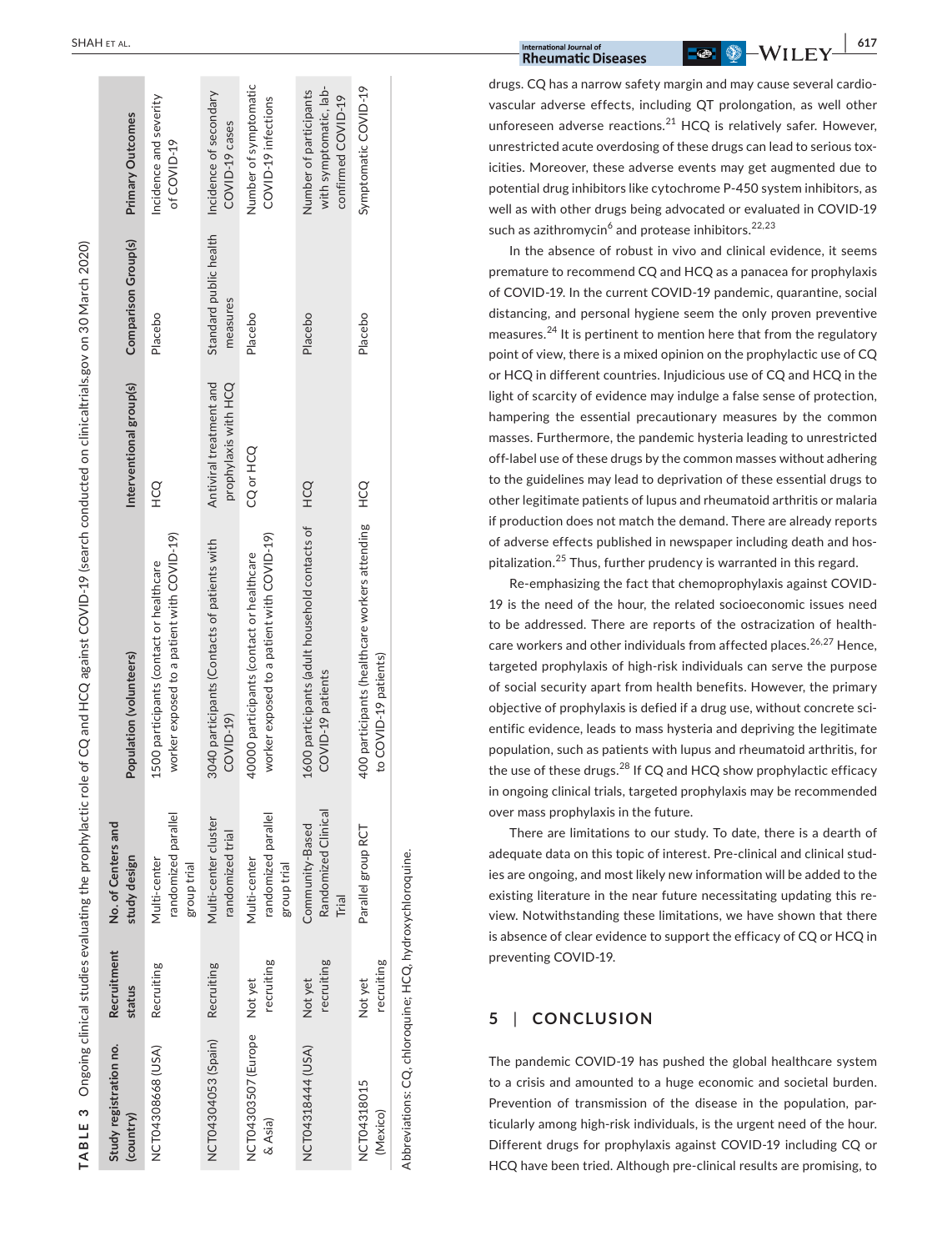**618 | CALLET TREE** SHAH ET AL.

date there is dearth of good-quality evidence to support the clinical efficacy of CQ or HCQ in preventing COVID-19. Because of the lack of robust clinical evidence to date and duly considering the questionable efficacy, safety concerns, danger of deprivation of these essential drugs to legitimate patients due to panic stocking and instilling a false sense of protection among the common masses, the prophylactic use of CQ or HCQ against COVID-19 needs to be further reviewed as more data pour in.

## **CONFLICT OF INTEREST**

The authors declare there is no conflict of interest associated with this manuscript.

#### **AUTHOR CONTRIBUTIONS**

SS and VSN conceptualized the review; SS, SD, and AJ were involved in literature search and study selection; SS and DPM were involved in disagreement resolution and finalization of the included studies; SS, SD, and AJ have extracted data from the studies for qualitative synthesis of evidence; DPM, and VSN have interpreted the analyses; SS, SD, and AJ have drafted the review; DPM and VSN have provided expert inputs and updated the final review.

#### **ORCID**

*Sanket Sh[ah](https://orcid.org/0000-0002-3153-4166)* <https://orcid.org/0000-0003-3224-1151> *Saibal Das* <https://orcid.org/0000-0002-3153-4166> *Avinash Jain* <https://orcid.org/0000-0003-3207-4509> *Durga Prasan[na M](https://orcid.org/0000-0003-1518-6031)isra* <https://orcid.org/0000-0002-5035-7396> *Vir Singh Negi* <https://orcid.org/0000-0003-1518-6031>

#### **REFERENCES**

- 1. World Health Organization. Coronavirus Disease 2019 (COVID-19) Situation Report – 64 [Internet]. 2020. [https://www.who.int/](https://www.who.int/docs/default-source/coronaviruse/situation-reports/20200324-sitrep-64-covid-19.pdf?sfvrsn=703b2c40_2) [docs/default-source/coronaviruse/situation-reports/20200324](https://www.who.int/docs/default-source/coronaviruse/situation-reports/20200324-sitrep-64-covid-19.pdf?sfvrsn=703b2c40_2) [sitrep-64-covid-19.pdf?sfvrsn=703b2c40\\_2.](https://www.who.int/docs/default-source/coronaviruse/situation-reports/20200324-sitrep-64-covid-19.pdf?sfvrsn=703b2c40_2) Accessed March 25, 2020.
- 2. Baud D, Qi X, Nielsen-Saines K, Musso D, Pomar L, Favre G. Real estimates of mortality following COVID-19 infection. *Lancet Infect Dis*. 2020. [https://doi.org/10.1016/S1473-3099\(20\)30195-X](https://doi.org/10.1016/S1473-3099(20)30195-X)
- 3. The Lancet null. COVID-19: protecting health-care workers. *Lancet Lond Engl*. 2020;395:922.
- 4. Bai Y, Yao L, Wei T, et al. Presumed asymptomatic carrier transmission of COVID-19. *JAMA*. 2020. [https://doi.org/10.1001/](https://doi.org/10.1001/jama.2020.2565) [jama.2020.2565](https://doi.org/10.1001/jama.2020.2565)
- 5. Gao J, Tian Z, Yang X. Breakthrough: chloroquine phosphate has shown apparent efficacy in treatment of COVID-19 associated pneumonia in clinical studies. *Biosci Trends*. 2020;14:72-73.
- 6. Gautret P, Lagier J-C, Parola P, et al. Hydroxychloroquine and azithromycin as a treatment of COVID-19: results of an open-label non-randomized clinical trial. *Int J Antimicrob Agents*. 2020;20:105949.
- 7. China National Health Commision. Chinese Clinical Guidance for COVID-19 Pneumonia Diagnosis and Treatment (7th edition) [Internet]. [http://kjfy.meetingchina.org/msite/news/show/](http://kjfy.meetingchina.org/msite/news/show/cn/3337.html#) [cn/3337.html#](http://kjfy.meetingchina.org/msite/news/show/cn/3337.html#)
- 8. Indian Council of Medical Research. Advisory on the Use of Hydroxy-Chloroquine as Prophylaxis for SARS-CoV-2 Infection [Internet]. 2020. [https://www.mohfw.gov.in/pdf/Advisoryontheus](https://www.mohfw.gov.in/pdf/AdvisoryontheuseofHydroxychloroquinasprophylaxisforSARSCoV2infection.pdf)

[eofHydroxychloroquinasprophylaxisforSARSCoV2infection.pdf.](https://www.mohfw.gov.in/pdf/AdvisoryontheuseofHydroxychloroquinasprophylaxisforSARSCoV2infection.pdf) Accessed March 24, 2020.

- 9. McArthur A, Klugárová J, Yan H, Florescu S. Innovations in the systematic review of text and opinion. *Int J Evid Based Healthc*. 2015;13:188-195.
- 10. Yao X, Ye F, Zhang M, et al. In vitro antiviral activity and projection of optimized dosing design of hydroxychloroquine for the treatment of severe acute respiratory syndrome Coronavirus 2 (SARS-CoV-2). *Clin Infect Dis*. 2020:ciaa237. [https://doi.org/10.1093/cid/](https://doi.org/10.1093/cid/ciaa237) [ciaa237](https://doi.org/10.1093/cid/ciaa237)
- 11. Liu J, Cao R, Xu M, et al. Hydroxychloroquine, a less toxic derivative of chloroquine, is effective in inhibiting SARS-CoV-2 infection in vitro. *Cell Discov*. 2020;6:1-4.
- 12. Wang M, Cao R, Zhang L, et al. Remdesivir and chloroquine effectively inhibit the recently emerged novel coronavirus (2019-nCoV) in vitro. *Cell Res*. 2020;30:269-271.
- 13. Zhou D, Dai S-M, Tong Q. COVID-19: a recommendation to examine the effect of hydroxychloroquine in preventing infection and progression. *J Antimicrob Chemother*. 2020. [Internet]. [Cited 2020 Mar 24]; Available from [https://academic.oup.com/jac/advance-ar](https://academic.oup.com/jac/advance-article/doi/10.1093/jac/dkaa114/5810487)[ticle/doi/10.1093/jac/dkaa114/5810487](https://academic.oup.com/jac/advance-article/doi/10.1093/jac/dkaa114/5810487).
- 14. Colson P, Rolain J-M, Raoult D. Chloroquine for the 2019 novel coronavirus SARS-CoV-2. *Int J Antimicrob Agents*. 2020;55:105923.
- 15. Sperber K, Hom C, Chao CP, Shapiro D, Ash J. Systematic review of hydroxychloroquine use in pregnant patients with autoimmune diseases. *Pediatr Rheumatol*. 2009;7:9.
- 16. Dowall SD, Bosworth A, Watson R, et al. Chloroquine inhibited Ebola virus replication in vitro but failed to protect against infection and disease in the in vivo guinea pig model. *J Gen Virol*. 2015;96:3484-3492.
- 17. Pallister J, Middleton D, Crameri G, et al. Chloroquine administration does not prevent Nipah virus infection and disease in ferrets. *J Virol*. 2009;83:11979-11982.
- 18. Vigerust DJ, McCullers JA. Chloroquine is effective against influenza A virus in vitro but not in vivo. *Influenza Other Respir Viruses*. 2007;1:189-192.
- 19. Paton NI, Lee L, Xu Y, et al. Chloroquine for influenza prevention: a randomised, double-blind, placebo controlled trial. *Lancet Infect Dis*. 2011;11:677-683.
- 20. Roques P, Thiberville S-D, Dupuis-Maguiraga L, et al. paradoxical effect of chloroquine treatment in enhancing Chikungunya virus infection. *Viruses*. 2018;10:268.
- 21. Vinetz J. Chemotherapy of malaria. In: Brunton L, Hilal-Dandan R, Knollmann B, eds. *Goodman & Gilman's: The Pharmacological Basis of Therapeutics*, 13th edn. New York, NY: McGraw-Hill Education; 2018:969-986.
- 22. Cao B, Wang Y, Wen D, et al. A Trial of lopinavir-ritonavir in adults hospitalized with severe COVID-19. *N Engl J Med*. 2020. [https://doi.](https://doi.org/10.1056/NEJMoa2001282) [org/10.1056/NEJMoa2001282](https://doi.org/10.1056/NEJMoa2001282)
- 23. Mason JW. Antimicrobials and QT prolongation. *J Antimicrob Chemother*. 2017;72:1272-1274.
- 24. Wilder-Smith A, Freedman DO. Isolation, quarantine, social distancing and community containment: pivotal role for old-style public health measures in the novel coronavirus (2019-nCoV) outbreak. *J Travel Med*. 2020;27:taaa020.
- 25. Coronavirus: We are now Receiving Patients Suffering from Chloroquine Poisoning, Says Lagos Govt, NCDC Cautions Nigerians [Internet]. Tribune Online. 2020. [https://tribuneonlineng.com/](https://tribuneonlineng.com/coronavirus-we-are-now-receiving-patients-suffering-from-chloroquine-poisoning-says-lagos-govt-ncdc-cautions-nigerians/) [coronavirus-we-are-now-receiving-patients-suffering-from-chlor](https://tribuneonlineng.com/coronavirus-we-are-now-receiving-patients-suffering-from-chloroquine-poisoning-says-lagos-govt-ncdc-cautions-nigerians/) [oquine-poisoning-says-lagos-govt-ncdc-cautions-nigerians/.](https://tribuneonlineng.com/coronavirus-we-are-now-receiving-patients-suffering-from-chloroquine-poisoning-says-lagos-govt-ncdc-cautions-nigerians/) Accessed March 24, 2020.
- 26. CNN HY Natasha Chen and Dushyant Naresh. What's Spreading Faster than Coronavirus in the US? Racist Assaults and Ignorant Attacks Against Asians [Internet]. CNN. [https://www.cnn.](https://www.cnn.com/2020/02/20/us/coronavirus-racist-attacks-against-asian-americans/index.html)